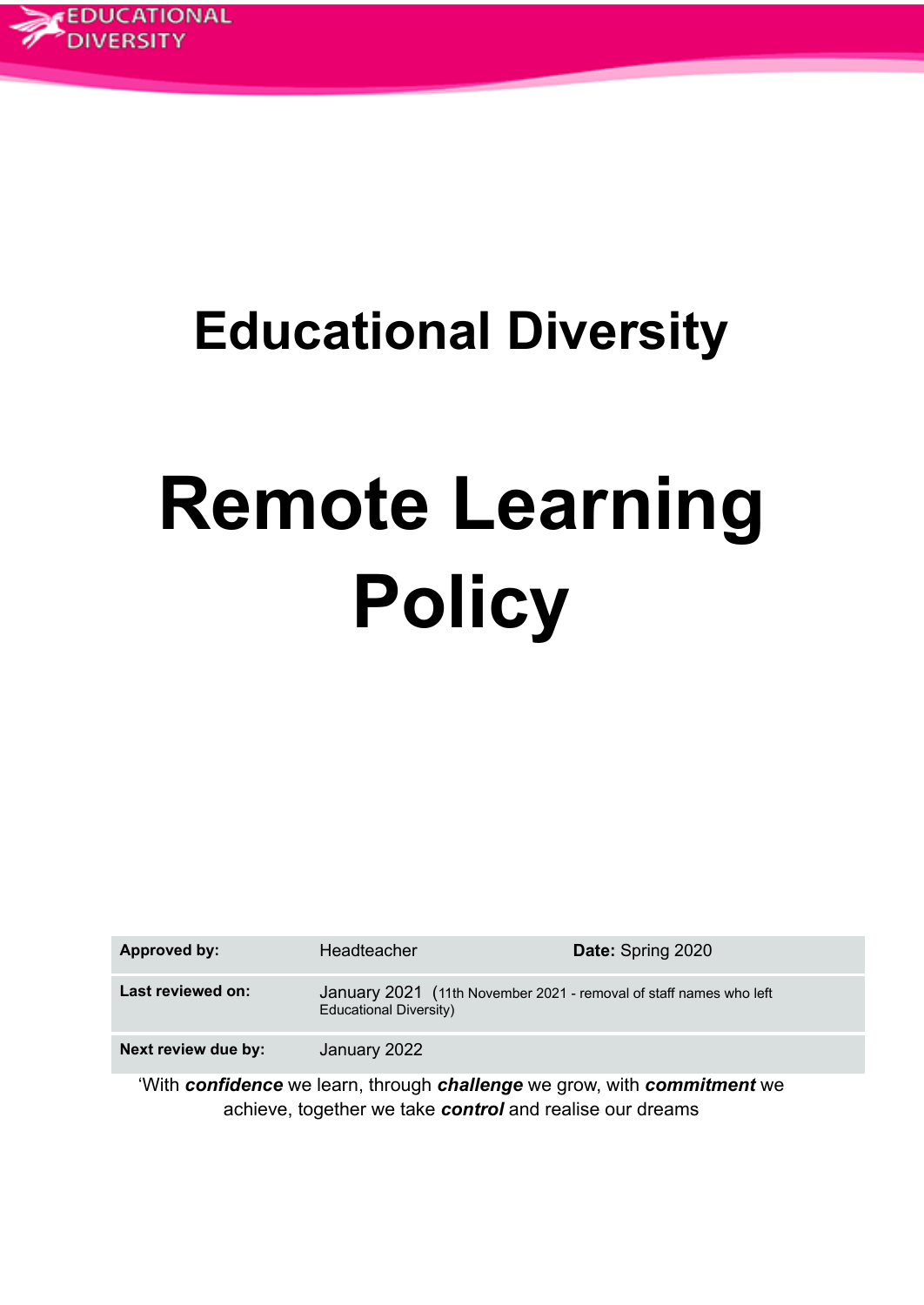# **Contents**

# 1. Aims.

- 2. Roles and responsibilities.
- 3. Who to contact
- 4. Data protection.
- 5. Safeguarding.
- 6. Monitoring arrangements.
- 7. Links with other policies.
- 8. Appendices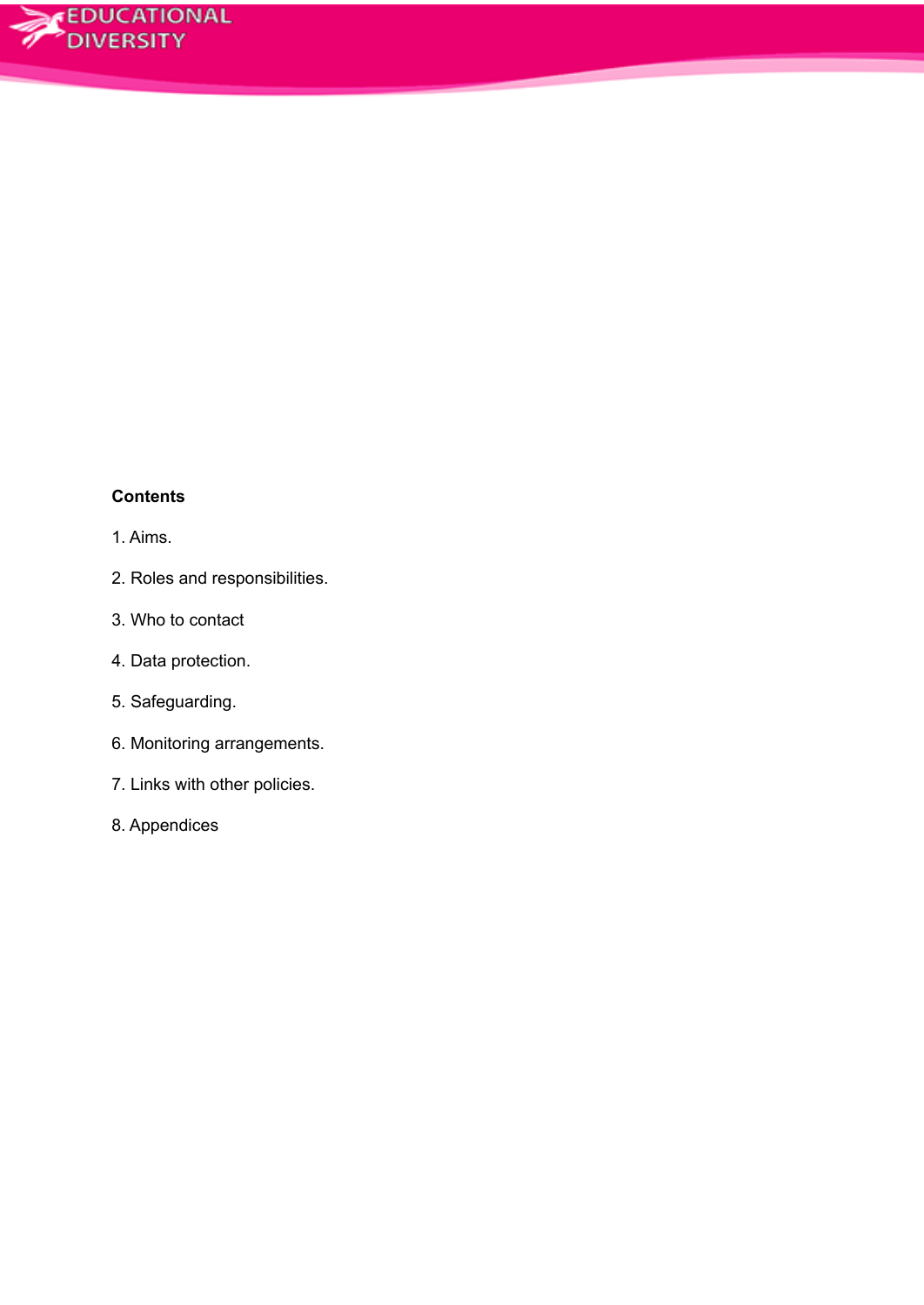# **1. Aims**

Educational Diversity will provide remote learning (online) for students during national lockdown commencing January 5th 2021.

This remote learning policy for staff aims to:

- Ensure consistency in the approach to remote learning for students who aren't in school and minimise disruption.
- Set out expectations for all members of the school community with regards to remote learning
- Provide appropriate guidelines for data protection
- Ensure all students have the provision they need to complete their work to the best of their ability, and to remain happy, healthy, and supported during a period of remote learning.
- Ensure robust safeguarding measures continue to be in effect during the period of remote learning.
- Ensure provision is in place so that all students have access to high quality learning resources.

# **2. Roles and responsibilities**

#### **2.1a Teachers**

Educational Diversity has assigned a team of experienced colleagues who support the smooth running and coordination of this process.

When providing remote learning, teachers must be available between 9 am and 2 pm daily.

If teachers are unable to work for any reason during this time, for example due to sickness or caring for a dependent, they should report this to their line manager and/or the Headteacher.

When providing remote learning, teachers are responsible for:

- Setting work for their class/form and other classes/individual students if they are responsible for a subject or in extenuating circumstances asked to do so by their line manager
- Setting work which equates to at least 5 hours study time per day for KS3 and 4, 4 hours for KS2. It is recommended that a 'timetable' or structure is designed to ensure balanced learning opportunities and help the student to maintain a routine for learning.
- Setting the students work before 3 p.m each day.
- Upload the work via Google Classroom.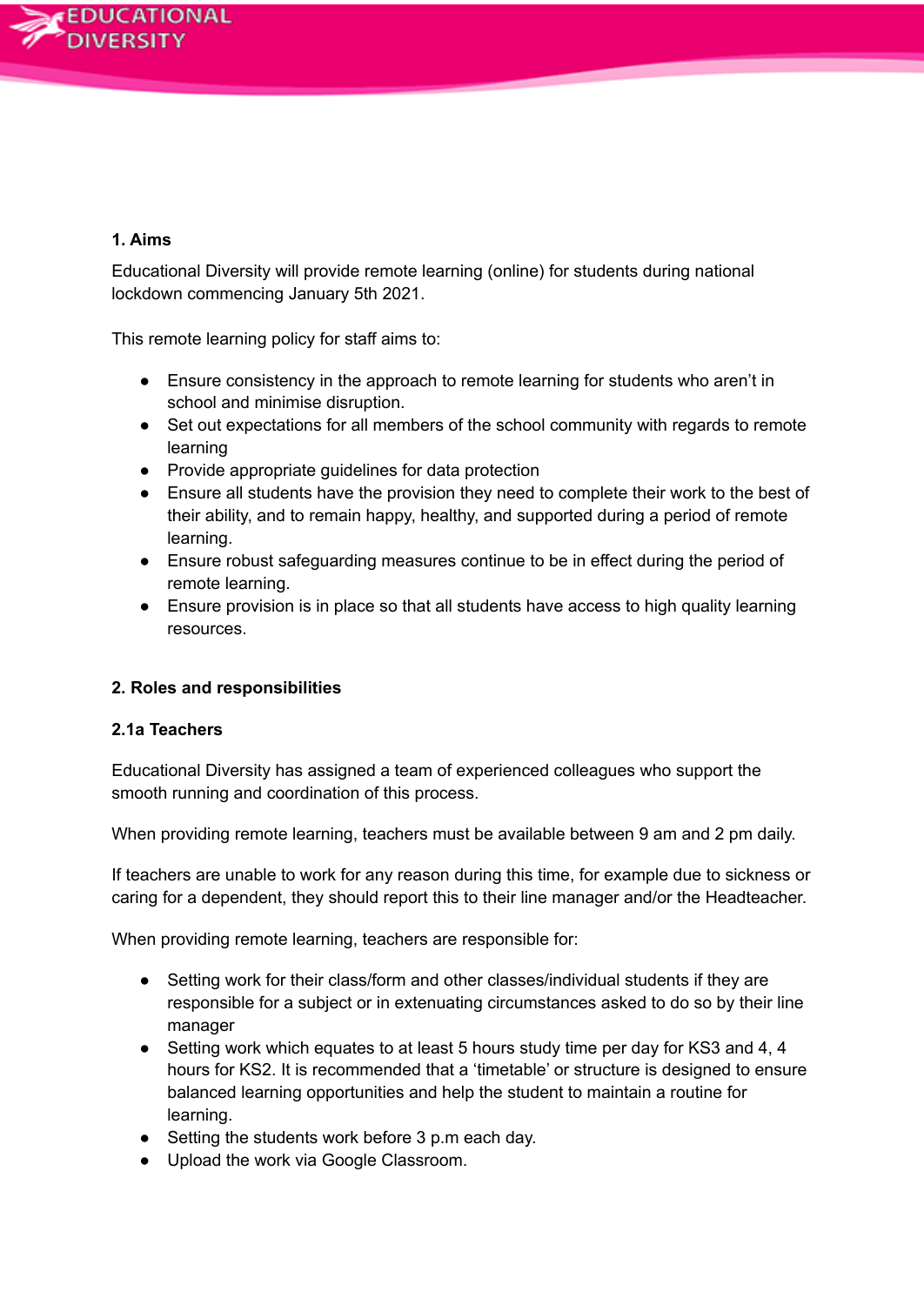- Coordinate with other teachers/staff to ensure consistency across subjects and year groups as much as possible. This also includes devising a timetable if deemed appropriate. Please note that students receiving face to face education within a Centre will also be encouraged to access Google Classroom.
- Monitor the academic progress of students with and without access to the online learning resources and discuss additional support or provision with the Lead teacher as soon as possible if there are any issues. Please note paper work packs should only be used as a last resort.
- Consider involving the SENCO particularly for those students with EHCP's.
- Creating videos for key teaching points and upload them onto Google classroom.
- Deliver live lessons ensuring that all students' cameras are switched off and microphones muted. However, a teacher may direct a question at a student who may then unmute the microphone to answer if deemed appropriate. It must also be noted that an exception may occur with remote 121 tuition. After discussion with SLT, if it is deemed appropriate, the learner may have the camera on and microphone unmuted during the lesson.
- Taking part in any training conducted to meet the requirements of this policy, including training on how to use the necessary electronic equipment and software.

*If a teacher is assigned to the rota and expected to be in school to deliver face to face lessons, they are still expected to ensure work is available for the students working remotely. This can be delegated.*

# **2.1b Staff self isolating**

Whilst self-isolating, and if able to do so, staff will be asked to support with the online learning provision for their form/ year group. They may also be given an individual project to work on which is in line with whole school improvement priorities. These projects will be communicated by the Senior Leadership Team and will be allocated on a case-by-case basis.

# **2.2 Providing feedback on work**

Feedback via remote learning can still be defined as giving information which produces an improvement in learning. Effective and meaningful feedback should still be personal, task related, specific, positive and timely. Feedback on work set digitally should still be subject to the processes contained within the schools feedback and marking policy.

All work set via the Google Classroom can be given formative comments. Students can be given feedback via a 'stream' comment or a personal comment within the piece of work. Google Classroom, automatically tracks student work. As work is handed in, reviewed and feedback is given to students, the work will be stored in the 'grade area'.

Throughout this period of lockdown this will be revisited and reviewed as our online learning is further embedded.

#### **2.3 Keeping in touch with students**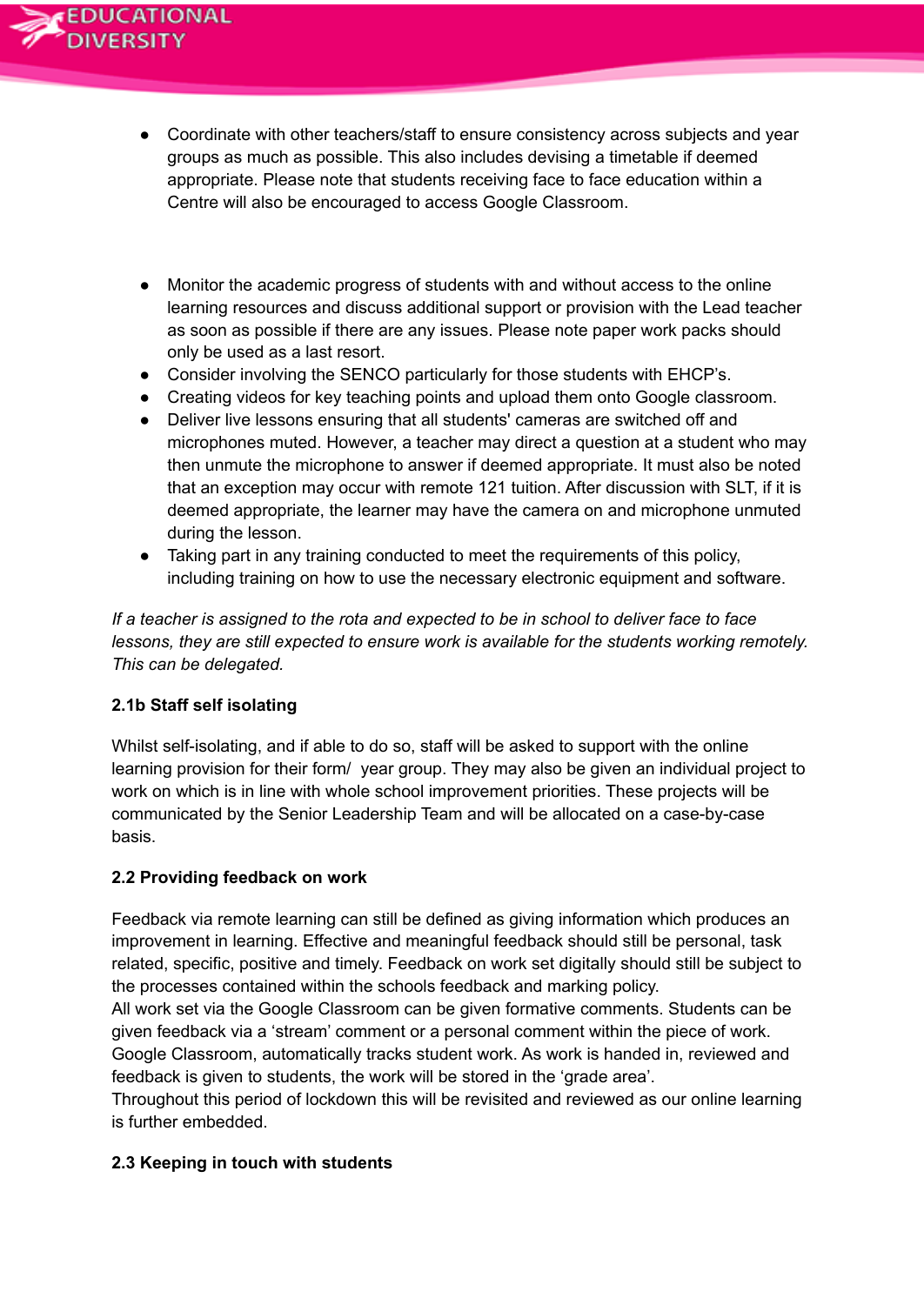

- Staff are expected to keep in contact with all students. This should be done regularly. The agreed frequency should be gauged via the DSL and Behaviour/Safeguarding Leads, recorded and shared. This can be done via phone calls, texts and emails.
- Staff cannot use their personal phones or devices to contact students
- Emails received by students or their parents/carers should be dealt with during school hours. If it is a complaint please notify your line manager. If it is a safeguarding concern please contact the Safeguarding Lead or the DSL.
- Staff must use their work email address to contact students and also only use the students school email address
- If students are not engaging with remote learning teachers should liaise with the Lead Teachers and/or Pastoral Team Keyworker to determine the most appropriate person to contact the parent/carer directly to try and identify and remove any barriers. It might be appropriate for the teacher or SSA to make contact (see process). Disengagement could be for a valid reason such as illness, IT issues etc regardless it is imperative that monitoring and recording engagement occurs daily via the Google register. If further support is needed staff should speak to their Line Manager.

#### **2.4 Virtual lesson or meetings**

Attending virtual lessons with staff and students:

- Information is shared on the school website and via text to parents/carers regarding live lessons.
- All live lessons/virtual face to face contact will be conducted through Google meet. It is important that you delete the meeting from your calendar once it has finished. If you do not students could continue communicating without you present.
- Before each live lesson, rules and expectations should be made explicitly clear to students.
- Staff may provide a combination of 'live lessons', recorded lessons and remote learning for the students.
- Students will be sent a link 10 minutes before starting to join the session. This will be through the schools portal.
- Staff to ensure they can be heard and seen on the camera if applicable at all times. However, students must have their cameras turned off at all times.
- Staff understand that their images and audio will be shared with students via the Google platform.
- Staff are expected to wear suitable clothing for any virtual lessons.
- Staff to be situated in a suitable area within the school or home with an appropriate background – 'private' living areas within the home, such as bedrooms, are not permitted during video communication. This also applies to students.
- Staff and students should use appropriate language this includes others in their household who may be heard.
- Staff are to use the necessary equipment and computer programs as intended.
- Staff do not record, store, or distribute video material without permission from the Line Manager.
- Ensure they have a stable connection to avoid disruption to lessons.
- Students must adhere to the schools expectations and values.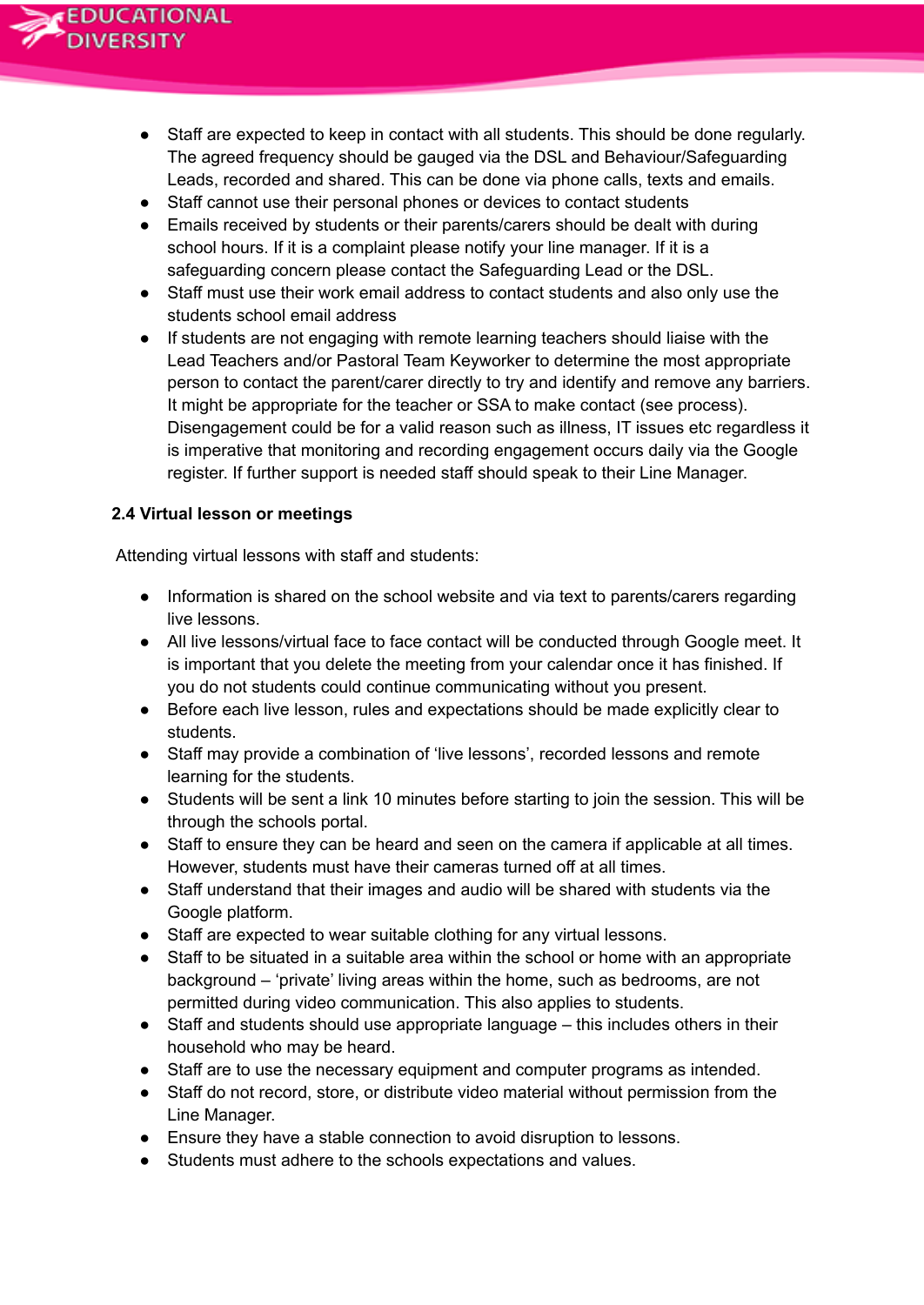

Meetings with staff and parents/carers

- Where possible the staff member/s attending the virtual meeting should be located in school.
- Where it is felt appropriate, two staff members can be present at a virtual meeting, e.g. a child protection issue or where previous issues have arisen which have given rise to concerns.
- Dress appropriately and professionally.

# **2.4 Specialist Support Assistants (SSA's)**

When SSA's support with remote learning, they must be available between 9 a.m. and 2 p.m.

If SSA's are unable to work for any reason during this time, for example due to sickness or caring for a dependent, they should report this to their line manager and/or the Headteacher.

When assisting with remote learning, SSA's are responsible for:

- Supporting the students in their form who aren't in school and learning remotely. This can be to engage students, work 1:1 with identified students and safeguard, all of which must be done in conjunction with the Form Teacher and appropriate member/s of staff.
- If an SSA is assigned to be in school to support face to face lessons they are still expected to support the teachers online learning for students working remotely.

# **2.3 Subject leads**

Alongside their teaching responsibilities, subject leads are responsible for:

- Working with teachers teaching their subject remotely to make sure all work set is appropriate, consistent and assessed.
- Working with other subject leads and senior leaders to make sure work set remotely across all subjects is appropriate and consistent, and any deadlines are being met.
- Consider whether any aspects of the subject curriculum need to change to accommodate remote learning.
- Monitor the remote work set by teachers in their subject explain how they'll do this, such as through regular meetings with teachers or by reviewing work set.
- Alerting teachers to resources they can use to teach their subject remotely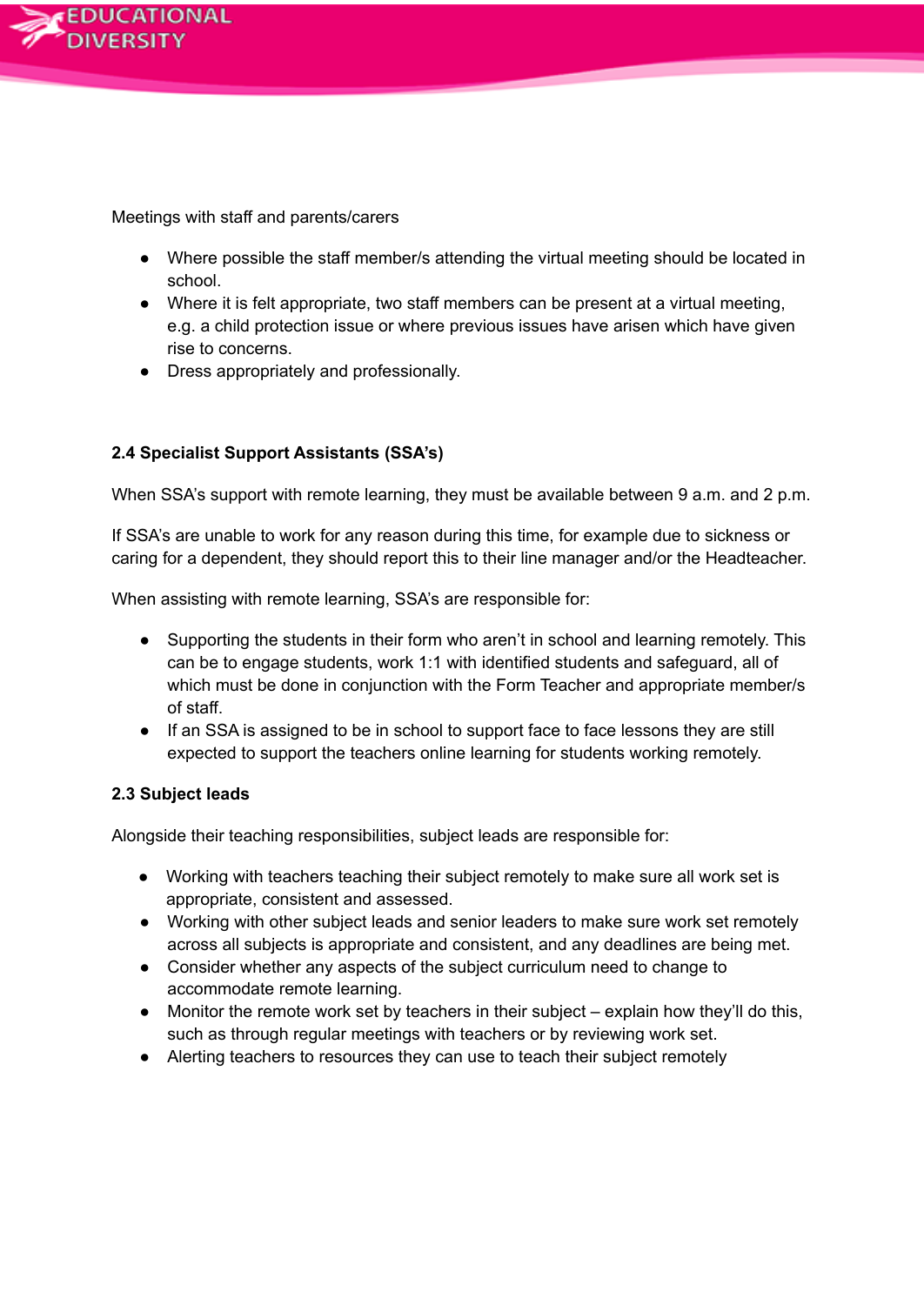

### **2.4a Lead Teachers**

Alongside any teaching responsibilities, Lead Teachers are responsible for:

- Working with the Lead of the remote learning approach across the school and providing support where needed.
- Monitoring the effectiveness of remote learning through regular meetings with teachers and subject leaders, reviewing work set and obtaining feedback from students and parents
- Monitoring the security of remote learning systems, including data protection and safeguarding considerations

# **2.4b The SENCo**

The SENCO is responsible for ensuring that children with EHCP are able to access home learning as appropriate to their needs. They will oversee the remote learning provided by the teachers for individual children and direct 1:1 support SSA's on how to support their children's learning at home

### **2.4c** T**he Data Protection Officer (DPO) is responsible for:**

- Overseeing that all school-owned electronic devices used for remote learning have adequate anti-virus software and malware protection.
- Ensuring all staff, parents, and students are aware of the data protection principles outlined in the GDPR.
- Ensuring that all computer programs used for remote learning are compliant with the GDPR and the Data Protection Act 2018.
- Overseeing that any ICT equipment used for remote learning is resilient and can efficiently recover lost data.

#### **2.5 Designated safeguarding lead**

The DSL is responsible for: See the schools Child [Protection](https://docs.google.com/document/d/1cvNiSy8LfT8nnfZ9TkAO2qU4uZykNKKF/edit#heading=h.gjdgxs) Policy

- Any safeguarding issues which need escalating must be referred to the DSL
- Attending, delegating and arranging, where necessary, any safeguarding meetings that occur during the remote learning period.
- Identifying vulnerable students who may be at risk if they are learning remotely.
- Ensuring that child protection plans are enforced while the student is learning remotely, and liaising with the headteacher and other organisations to make alternate arrangements for students who are at a high risk, where required. This should include an offer to attend school for face to face lessons.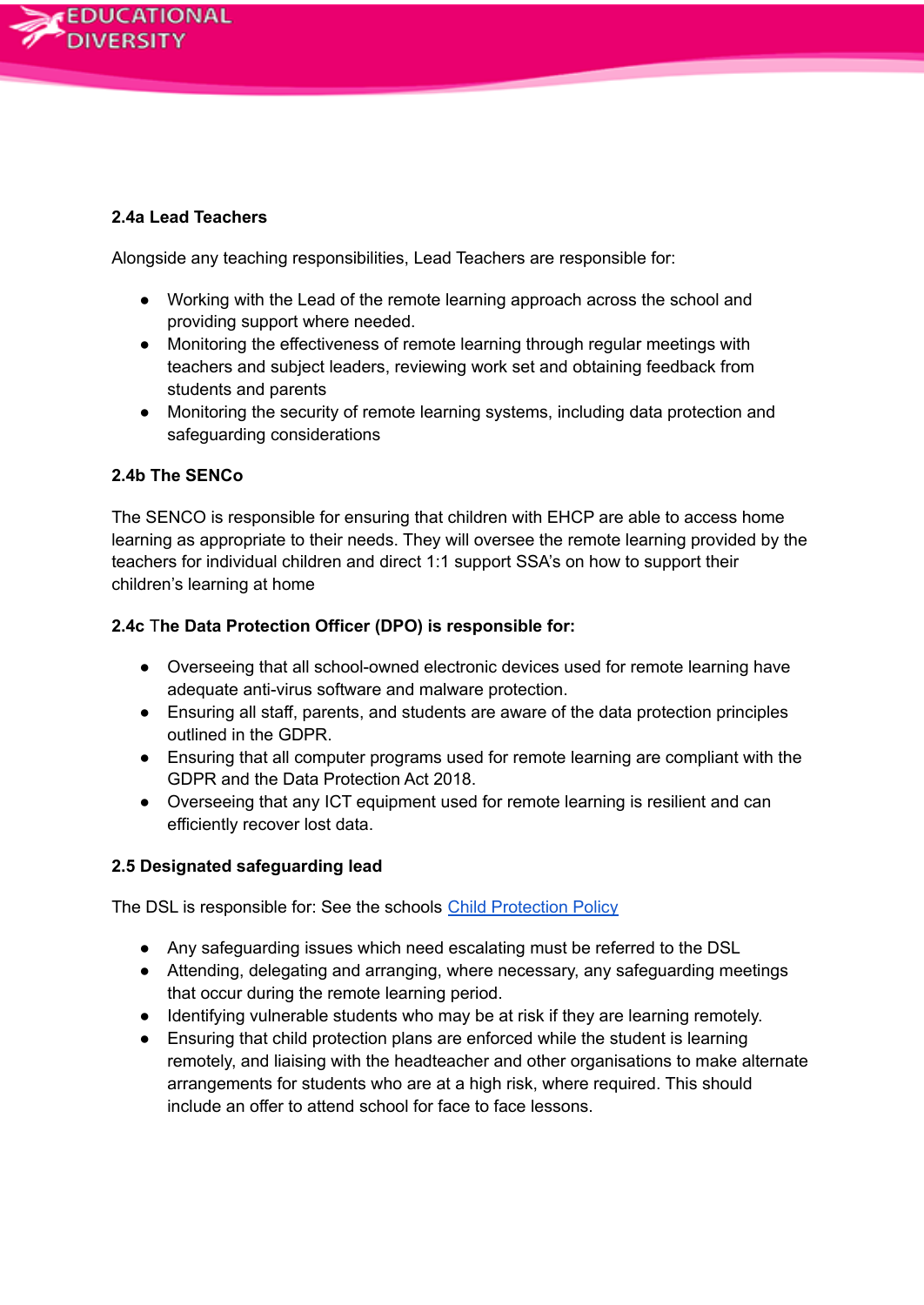

# **2.6 IT staff**

IT staff team are responsible for:

- Supporting fixing issues with systems used to set and collect work.
- Helping staff and parents/carers with any technical issues they're experiencing
- Reviewing the security of remote learning systems and flagging any data protection breaches to the data protection officer.
- Assisting students and parents/carers with accessing the internet or devices

### **2.7 Pupils and parents**

Staff can expect students learning remotely to:

- Access a suitable device which supports remote learning. If it is a school device it must have suitable anti-virus software installed, can establish secure connections, can recover lost work, and allows for audio and visual material to be recorded or downloaded, where required.
- Be contactable during the school day but be mindful that they may not always be in front of a device for the entire time.
- Complete work to the deadline set by teachers
- Seek help if they need it, from teachers or SSA's
- Alert teachers if they're not able to complete work via Google email
- Students are not permitted to let their family members or friends use any school-owned equipment which contains personal data.

Staff can expect parents with children learning remotely to:

- Make the school aware if their child is sick or can't complete work for any other reason.
- Seek help from the school if they need it via phone call or email. Staff can sign post parents/carers to other education sites such as the BBC if that would help the parent/carer and the child.
- Be respectful when making any complaints or concerns known to staff.
- Where possible, maintain a regular and familiar routine.

#### **2.8 Management board**

The Management board is responsible for:

- Monitoring the school's approach to providing remote learning to ensure education remains as high quality as possible
- Ensuring that staff are certain that remote learning systems are appropriately secure, for both data protection and safeguarding reasons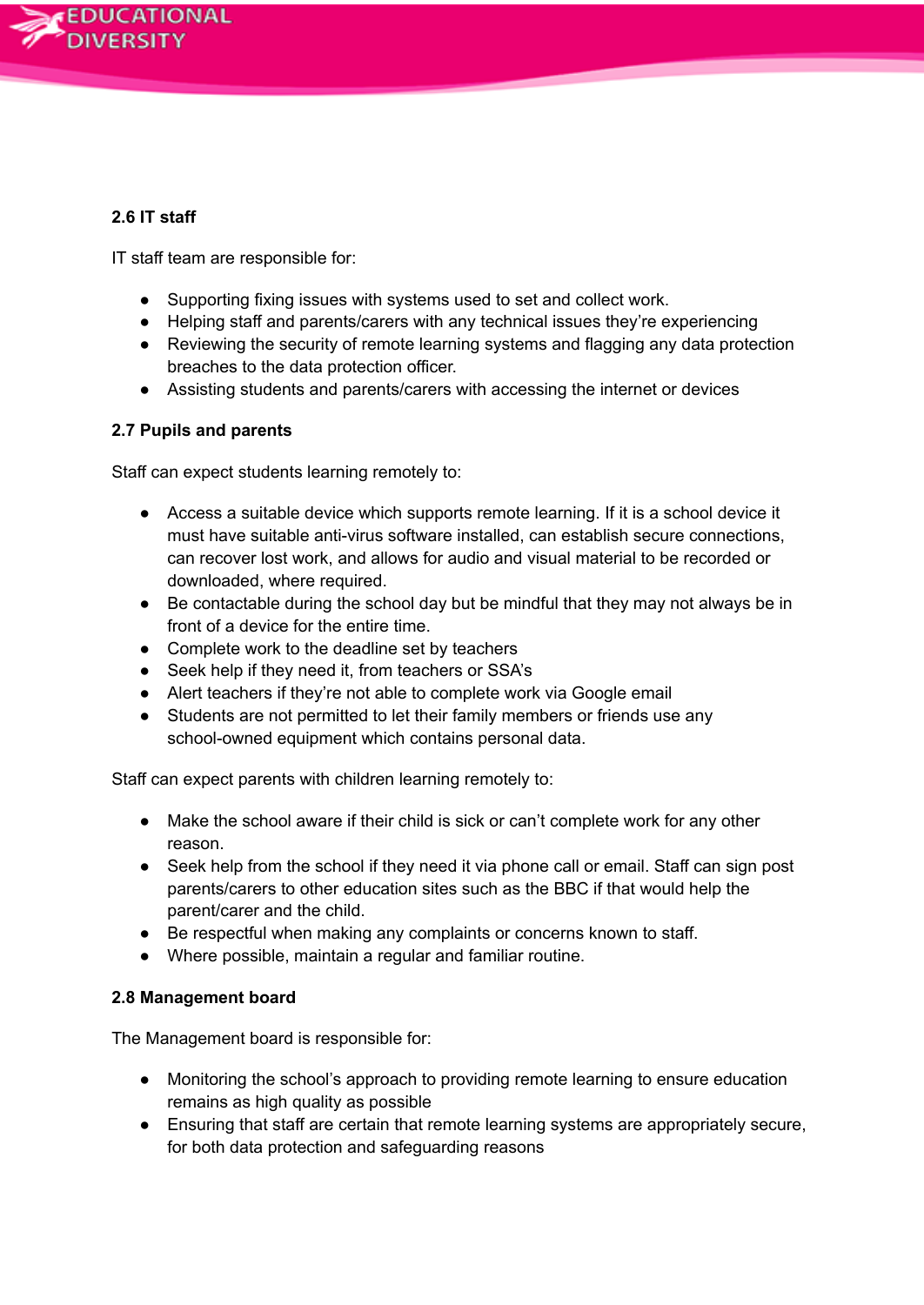

# **3. Who to contact**

If staff have any questions or concerns about remote learning, they should contact the following colleagues:

- Issues in setting work talk to the relevant Subject Lead or SENCO.
- Issues with behaviour talk to the relevant Lead teacher or Behaviour Manager.
- $\bullet$  Issues with IT talk to Neil Talbot, Steve Jenkinson
- Issues with their own workload or wellbeing talk to their line manager,, Melissa Barker or Nikki Hilton.
- Concerns about data protection talk to Vicky Leah or Barbara [Lancaster](mailto:barbara.lancaster@eddiversity.blackpool.sch.uk)
- Concerns about safeguarding  $-$  talk to the DSL (Ali Bellaby)

Any other queries please speak to Victoria O'Farrell or Alison Bellaby

# **4. Data protection**

This section of the policy will be enacted in conjunction with the school's Data Protection Policy - **Data [protection](https://docs.google.com/document/d/1HmC9qvl2_8cAhdt1DkscR_d2ewze3_UpGEPCnoFhYeM/edit#heading=h.gjdgxs) Policy**

### **4.1 Accessing personal data**

When accessing personal data for remote learning purposes, all staff members will:

- Staff must only use the devices supplied by school when working with students online. They must not use their own personal devices.
- If staff need to use student data they should do so when in school using our secure server.

# **4.2 Processing personal data**

● Staff members may need to collect and/or share personal data such as email addresses as part of the remote learning system. As long as this processing is necessary for the school's official functions, individuals won't need to give permission for this to happen.

*NB. However, staff are reminded to collect and/or share as little personal data as possible online.*

# **4.3 Keeping devices secure**

**All staff members** will take appropriate steps to ensure their devices remain secure. This includes, but is not limited to:

- Keeping the device password-protected.
- All school devices are encrypted this means if the device is lost or stolen, no one can access the files stored on the hard drive by attaching it to a new device.
- Making sure the device locks if left inactive for a period of time.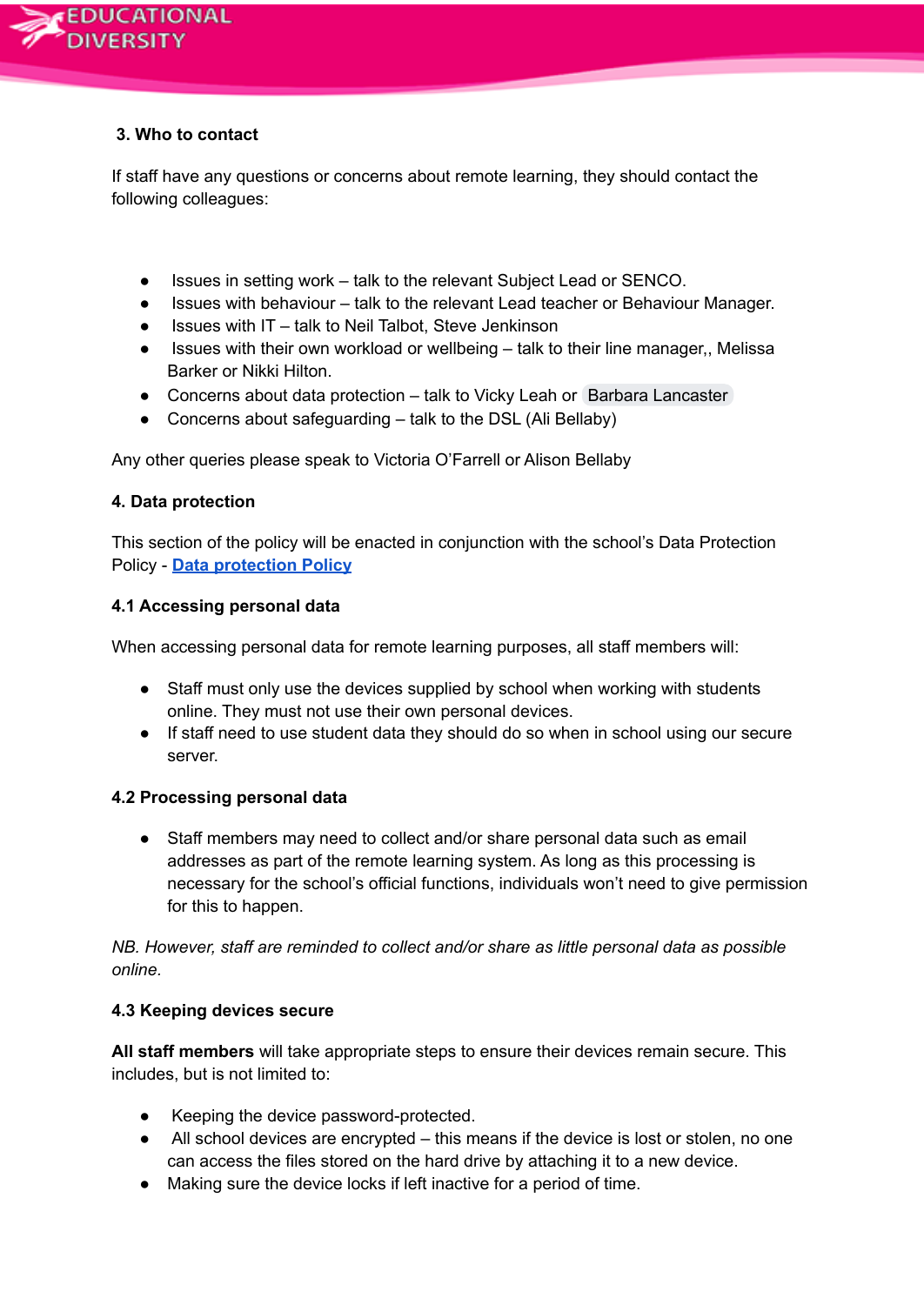

- Only use their school email account.
- Not sharing the device among family or friends
- Staff must not install antivirus and anti-spyware software onto their school device
- Being aware if the operating systems need updating when messaged by the LA IT team or Vicky Leah.

Links to other relevant policies or advice:

**Data [protection](https://docs.google.com/document/d/1HmC9qvl2_8cAhdt1DkscR_d2ewze3_UpGEPCnoFhYeM/edit#heading=h.gjdgxs) Policy -** Educational Diversity

**[Online](https://drive.google.com/drive/search?q=data%20protection%20policy) Safety Policy -** Educational Diversity

#### **5. Safeguarding**

Students accessing remote learning is one indicator for ensuring all students are safeguarded. If a member of staff has any concerns regarding a student they must inform their line manager or the safeguarding lead.

Child [Protection](https://docs.google.com/document/d/1cvNiSy8LfT8nnfZ9TkAO2qU4uZykNKKF/edit#heading=h.gjdgxs) Policy - Educational Diversity

#### **6. Monitoring arrangements**

This policy will be reviewed by the Deputy Headteacher annually. At every review, it will be approved by Educational Diversity Management Committee

#### **7. Links with other policies**

This policy is linked to our:

Behaviour policy Behaviour Policy [Addendum](https://docs.google.com/document/d/1AG_fzGJdddW4Ft41lJCbJ5DJtC2uBXQpVYINSMLjXyE/edit)

Child protection policy and coronavirus addendum to our child protection policy - [Child](https://docs.google.com/document/d/1cvNiSy8LfT8nnfZ9TkAO2qU4uZykNKKF/edit#heading=h.gjdgxs) **[Protection](https://docs.google.com/document/d/1cvNiSy8LfT8nnfZ9TkAO2qU4uZykNKKF/edit#heading=h.gjdgxs) Policy** 

Data protection policy - **Data [protection](https://docs.google.com/document/d/1HmC9qvl2_8cAhdt1DkscR_d2ewze3_UpGEPCnoFhYeM/edit#heading=h.gjdgxs) Policy**

Online safety policy - **[Online](https://drive.google.com/drive/search?q=data%20protection%20policy) Safety Policy**

Feedback and marking Policy - [Feedback](https://docs.google.com/document/d/1ELbl9igPhZ9hJVJzKs1_vcgIVU3bU82ThHufFzGneqo/edit) and Marking Policy

DFE [guidance](https://www.gov.uk/guidance/get-help-with-remote-education) on remote learning

GDPR and remote [learning.](https://schoolleaders.thekeysupport.com/uid/a4f9d627-575d-45f5-9367-040b246c213c/) - The Key

#### **Additional Resources**

DFE list of online resources - https://www.gov.uk/guidance/get-help-with-remote-education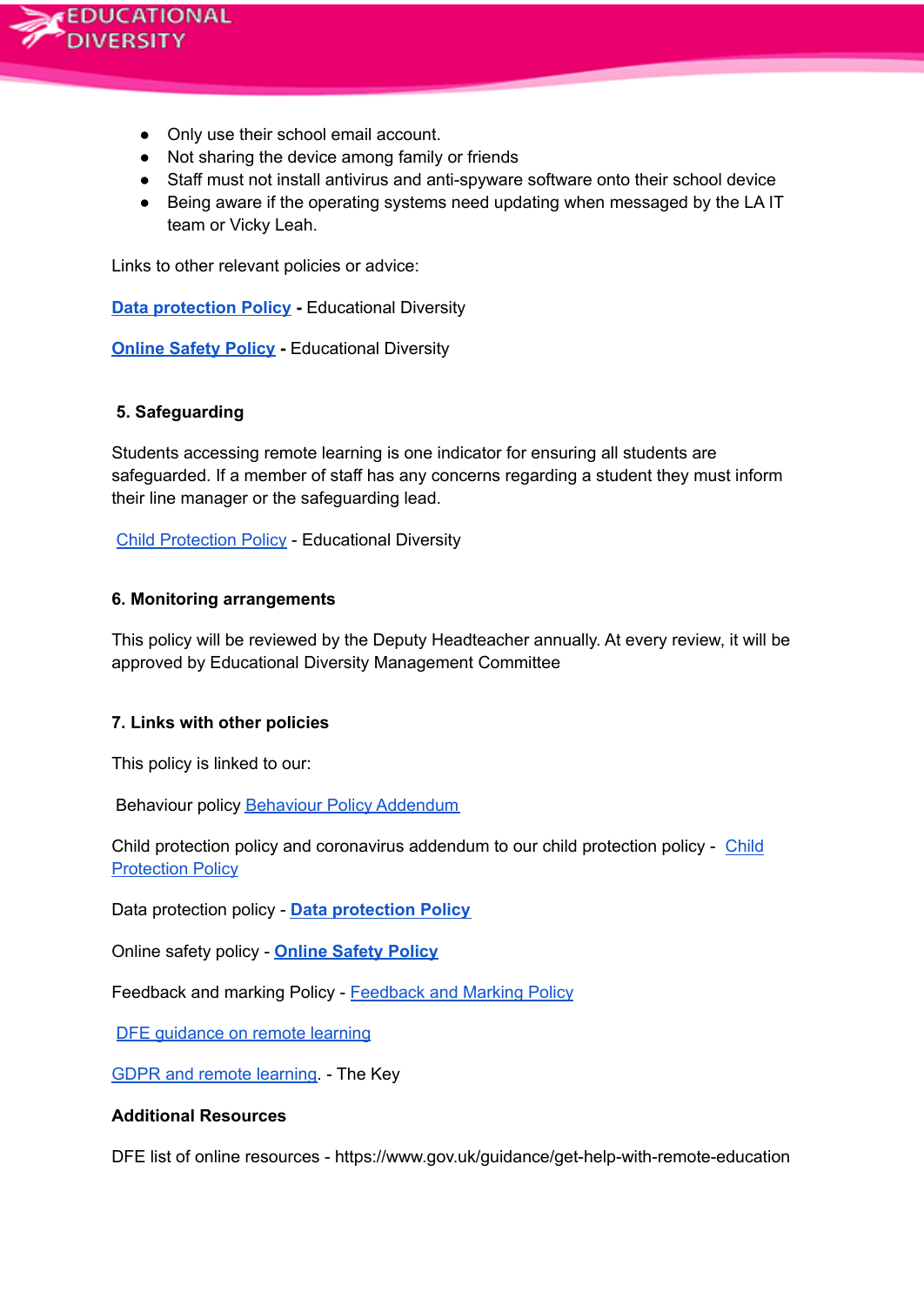

#### **BBC Bitesize**

[Bitesize](https://www.bbc.co.uk/bitesize/dailylessons) Daily has been developed by the BBC to provide new lessons every weekday for students in year 1 to year 10. Created in collaboration with teachers and educational experts, its videos and interactive activities cover core subjects and other topics on the school curriculum.

#### **Oak National Academy**

The 'teaching content' will be provided to children through age appropriate video content on the DfE published list of educational resources site; from Oak National [Academy.](https://www.thenational.academy/) In their 'classroom' each lesson is an hour-long. They're delivered by a practising teacher, with a pre-recorded video as well as quizzes, worksheets and creative activities. It's all easy to use, there's no login or password, and you can access the lessons on any device- students only need materials they can find at home.